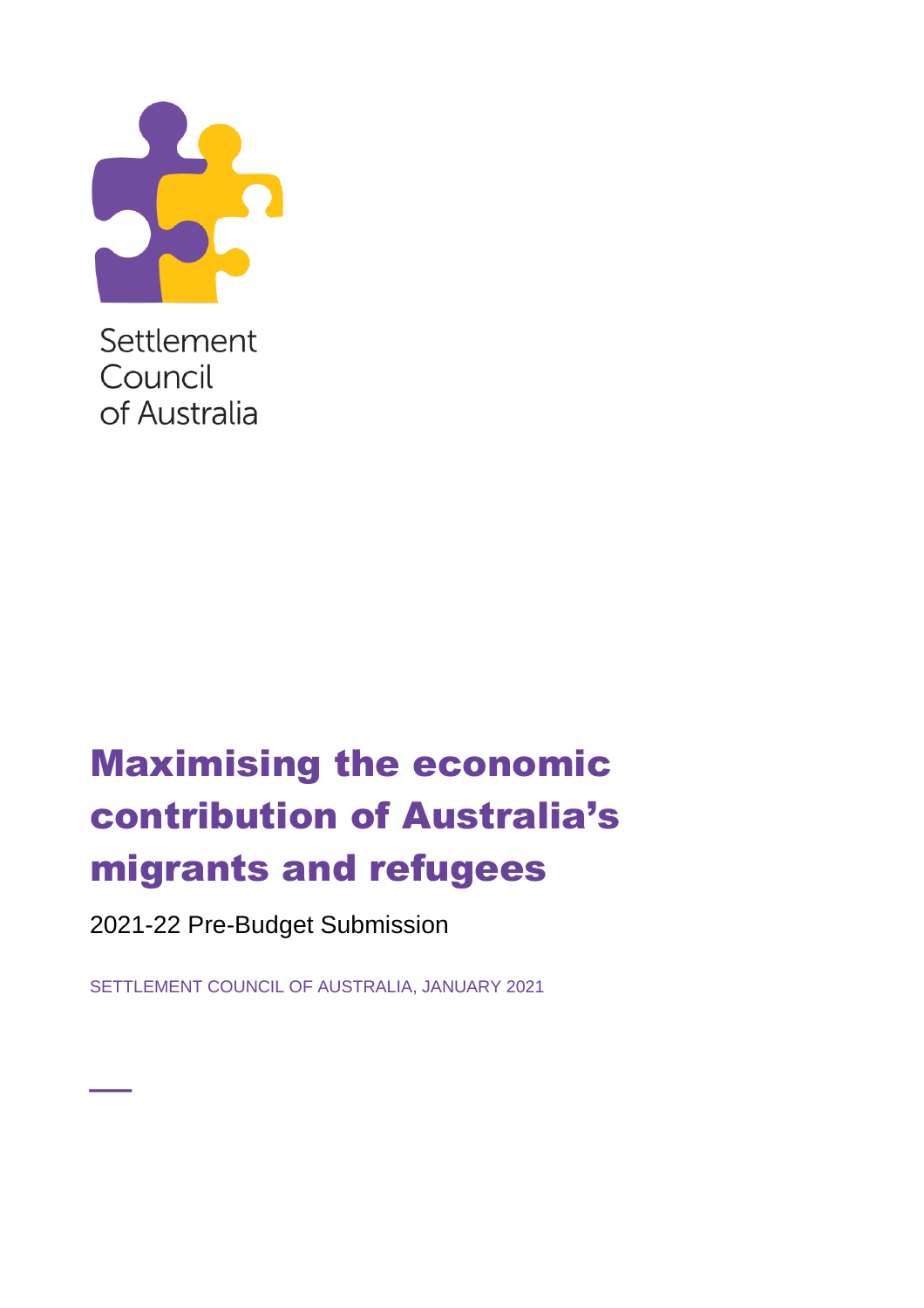*The Settlement Council of Australia acknowledges the traditional custodians of the land on which we operate, the Ngunnawal people. We also acknowledge the traditional custodians of the various lands on which migrants and refugees settle across Australia, and on which our sector operates.*

*We pay our respects to Elders past, present and emerging and celebrate the diversity of Aboriginal peoples and their ongoing cultures and connections to our lands and waters.*

### *About the Settlement Council of Australia*

*The Settlement Council of Australia is the peak body representing the vast majority of settlement agencies across Australia providing direct services and support to people migrant and refugee backgrounds.* 

*Our members include organisations large and small, who are committed to the successful settlement of migrants and refugees across the country. Their services range from greeting new arrivals at the airport, through to assisting them to secure housing, learn English, make social connections, access services and find their first job. Australia's settlement services are recognised as being among the best in the world.* 

**For further information on this submission please contact:** 

**Sandra Elhelw Wright Chief Executive officer 02 6282 8515 [ceo@scoa.org.au](mailto:ceo@scoa.org.au)**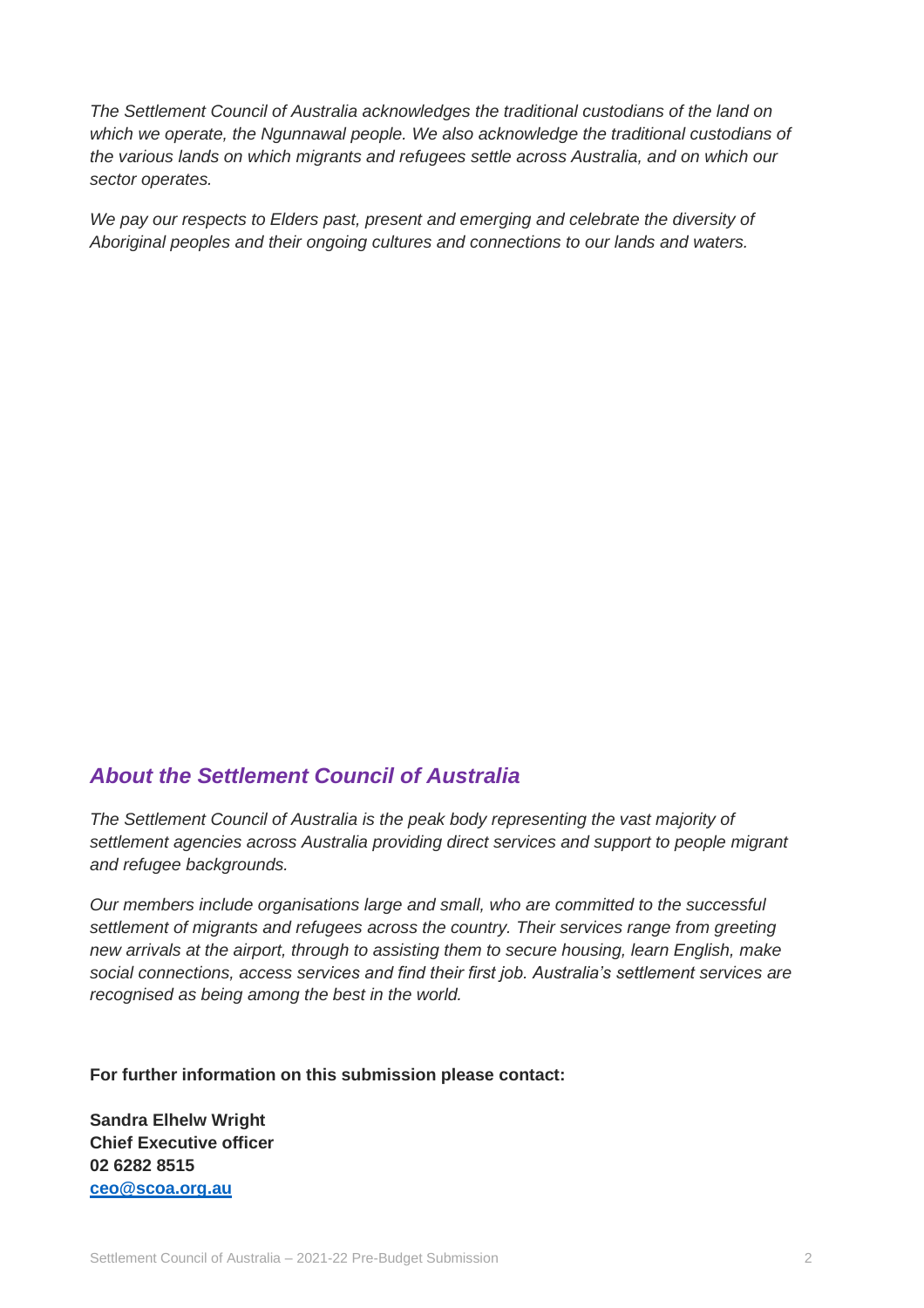## **Table of Contents**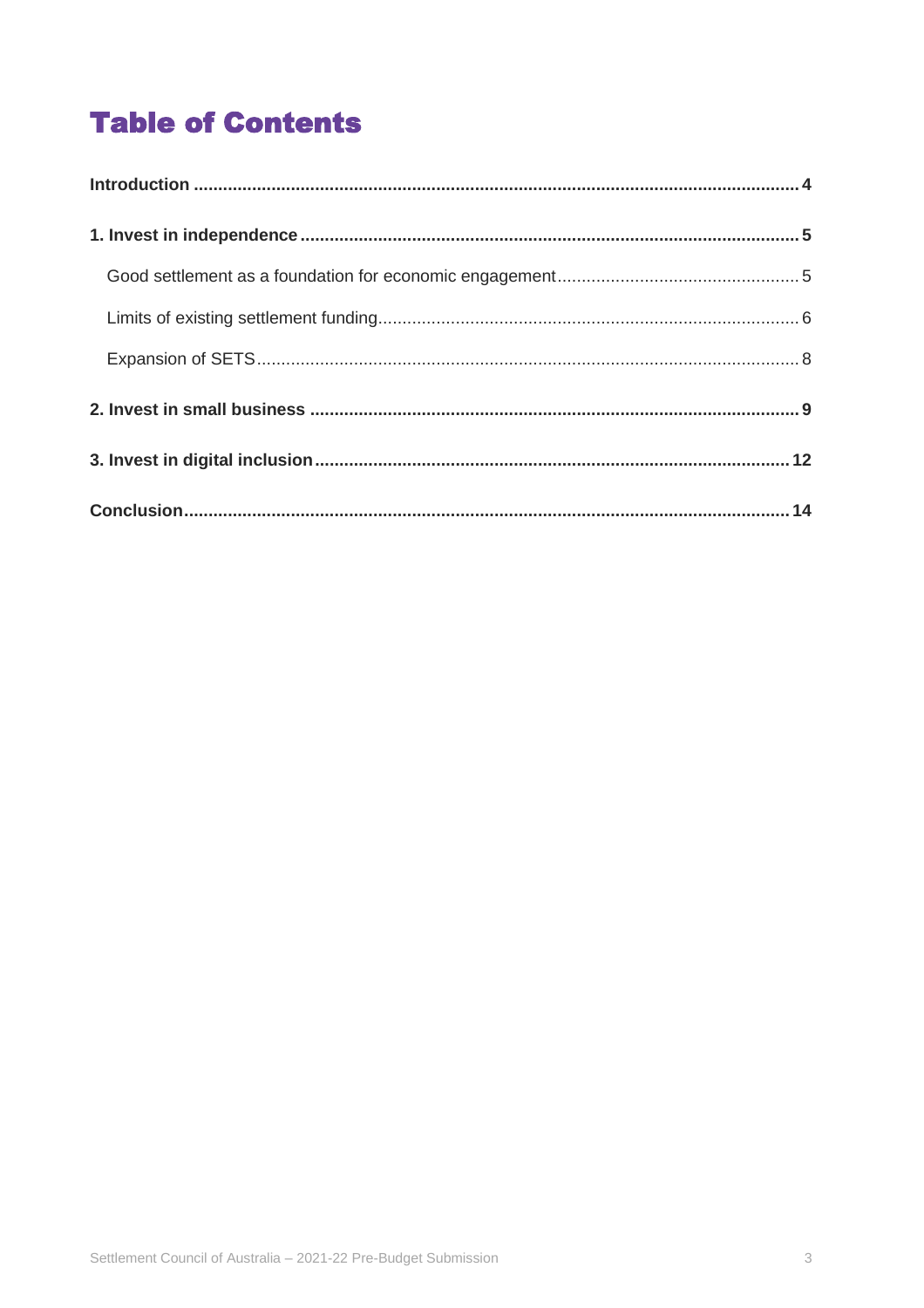## <span id="page-3-0"></span>Introduction

The Settlement Council of Australia puts forward in this pre-budget submission a proposal for increasing the economic participation of migrants and refugees in Australia. It is widely acknowledged that migration will be a key plank of the recovery from COVID-19.<sup>1</sup> However, in order to maximise the benefits of migration, it is essential that the policy and program settings are optimised to promote independence and economic participation.

This can be done through three key policy and program changes outlined in turn below.

- **Recommendation 1: Broaden the eligibility for the Settlement Engagement and Transition Support (SETS) program** and ensure adequate resourcing to meet current and future demand for the program. This would ensure a greater breadth of migrants and refugees have access to the right resources and supports to be independent and fully contribute in their new homes.
- **Recommendation 2: Provide capital, mentoring and other support to for migrants and refugees eager to start small businesses.** Australia has only scratched the surface of migrant and refugee entreprenership to date. There is immense appetite among migrants and refugees to start new businesses, despite COVID-19. However, greater access to capital and other support is needed to assist more migrants and refugees to make their business ideas a reality.
- **Recommendation 3: Implement policies and programs that improve digital inclusion for newly arrived migrants and refugees,** as outlined in the report, *Supporting the digital inclusion of new migrants and refugees.* Research has shown that there is a disparity in digital access for newly arrived migrants, and particularly humanitarian entrants.<sup>2</sup> Equipping them with digital skills and access to digital technologies will ensure they are able to gain employment or start businesses sooner, accelerating their economic contributions.

Given the protracted border closure and lack of new migrants entering Australia, it is prudent that Australia turn its mind to those already within its borders and how to ensure maximum participation among the existing population. Further, as migration restarts, it will be essential to ensure settlement support is optimised to ensure the migration program achieves its intended outcomes to the greatest extent possible. Getting this right will be critical for supporting Australia's economic recovery from the effects of COVID-19. The proposals in this paper present a practical and effective pathway to achieving this.

<sup>1</sup> Gabriela D'Souza (2020), "Labour market policy after COVID-19: Immigration and COVID-19," Committee for Economic Development of Australia, available online at: [https://www.ceda.com.au/CEDA/media/ResearchCatalogueDocuments/PDFs/CCEP-](https://www.ceda.com.au/CEDA/media/ResearchCatalogueDocuments/PDFs/CCEP-Labour-2020-GD-immigration-and-COVID.pdf)[Labour-2020-GD-immigration-and-COVID.pdf;](https://www.ceda.com.au/CEDA/media/ResearchCatalogueDocuments/PDFs/CCEP-Labour-2020-GD-immigration-and-COVID.pdf) Group of Eight Australia (2020), "COVID-19 Roadmap to Recovery: A Report for the Nation," available online at: [https://go8.edu.au/wp-content/uploads/2020/05/Go8-Road-to-Recovery.pdf;](https://go8.edu.au/wp-content/uploads/2020/05/Go8-Road-to-Recovery.pdf) McCrindle (2020), "How COVID-19 is likely to affect Australia's population forecast," available online at: [https://mccrindle.com.au/insights/blog/how-covid-](https://mccrindle.com.au/insights/blog/how-covid-19-is-likely-to-affect-australias-population-forecast/)[19-is-likely-to-affect-australias-population-forecast/.](https://mccrindle.com.au/insights/blog/how-covid-19-is-likely-to-affect-australias-population-forecast/)

<sup>&</sup>lt;sup>2</sup> Australian Digital Inclusion Index (2020), 'Measuring Australia's Digital Divide: Australian Digital Inclusion Index Report', p.20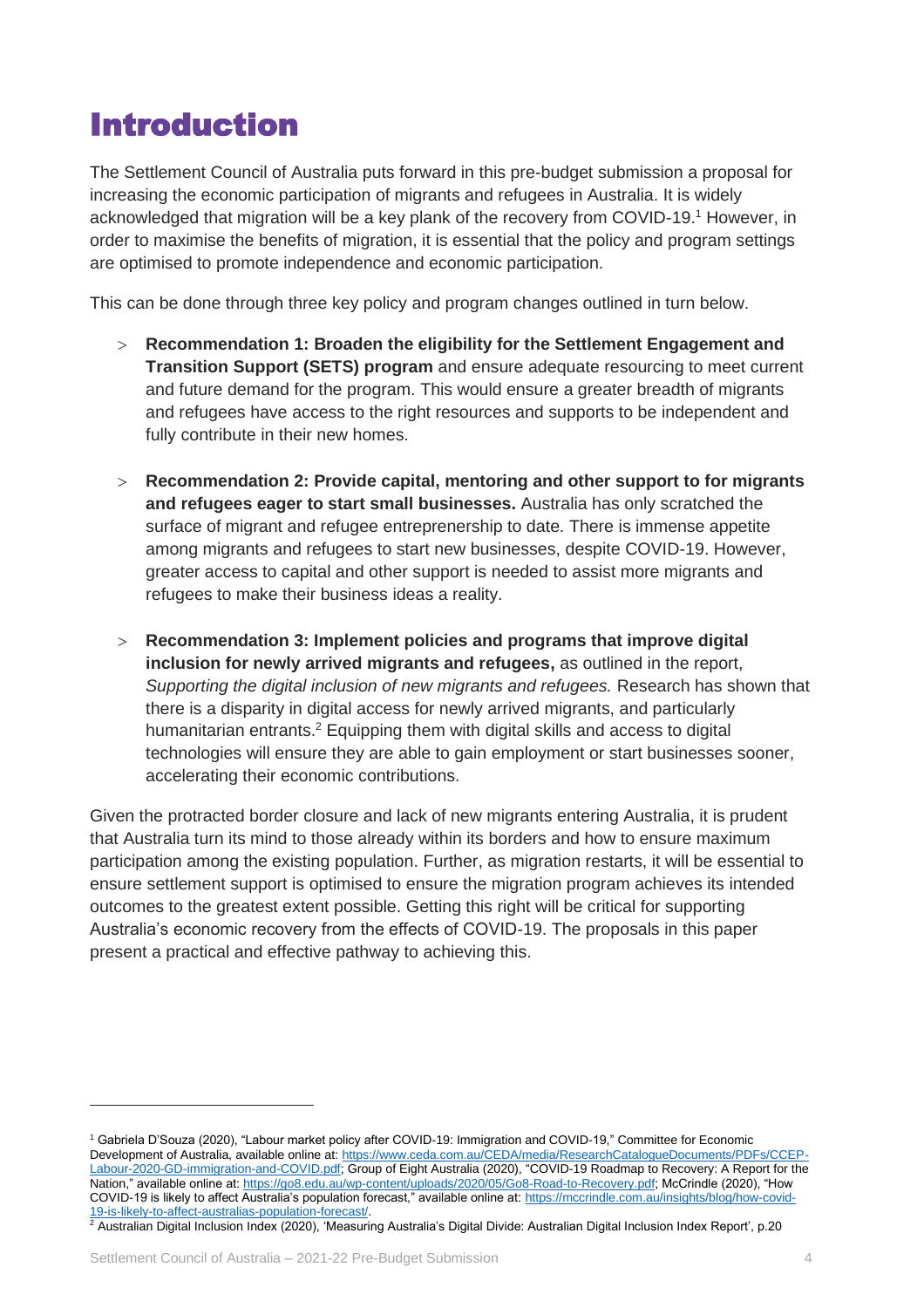## <span id="page-4-0"></span>1. Invest in independence

*Recommendation 1: Broaden the eligibility for the Settlement Engagement and Transition Support (SETS) program and ensure adequate resourcing to meet current and future demand for the program. This would ensure a greater breadth of migrants and refugees have access to the right resources and supports to be independent and fully contribute in their new homes.*

The more independent Australians are, the more they contribute economically to Australia. This is as true for all Australians as it is for migrants and refugees. The data shows that migrants and refugees overall, have high levels of independence and contribute greatly to our economy—so much so, that migration has become a key pillar of Australia's economic success.<sup>3</sup>

However, the experience of migration can also create barriers to independence that limit migrants and refugees contributing to the economy to their fullest potential. This can mean some struggle to find employment—despite having strong capabilities to work; or others are underemployed or overqualified for their jobs. As a result, Australia is missing out on a potentially even greater economic contribution.

### <span id="page-4-1"></span>**Good settlement as a foundation for economic engagement**

The barriers migrants and refugees face do not always present as 'employment barriers,' but often as settlement issues. Good settlement sets individuals up for success economically. Being able to independently navigate society, speak English, having the confidence to catch public transport, being able to access healthcare, knowing rights and obligations—all of these settlement competencies provide a foundation for stronger engagement in the labour market.

Research clearly demonstrates that migrants, including those from a refugee background, possess a strong desire to work and a resourcefulness and resilience which is fundamental to long term job outcomes. However, the settlement process is complex and highly variable, meaning that not every new Australian is ready to start job-hunting immediately upon their arrival in Australia. For employment outcomes to be truly sustainable, they must be supported to settle in their new country. This settlement support is clearly closely linked to employment outcomes.

Australia's approach to the provision of settlement services has been identified by the Productivity Commission as playing a crucial role in empowering migrants to seek employment outcomes that are suitable and provide a solid foundation for establishing life in Australia.<sup>4</sup>

<sup>&</sup>lt;sup>3</sup> Productivity Commission (2006), "Economic Impacts of Migration and Population Growth."; Australian Chamber of Commerce and Industry (2018), "Migration works for all of us: Delivering benefits to all Australians," available online at: [https://www.australianchamber.com.au/wp-content/uploads/2018/12/FINAL-Australian-Chamber\\_Policy\\_Migration\\_WEB.pdf](https://www.australianchamber.com.au/wp-content/uploads/2018/12/FINAL-Australian-Chamber_Policy_Migration_WEB.pdf) <sup>4</sup> Productivity Commission (2016), *Migrant Intake into Australia*, p. 178.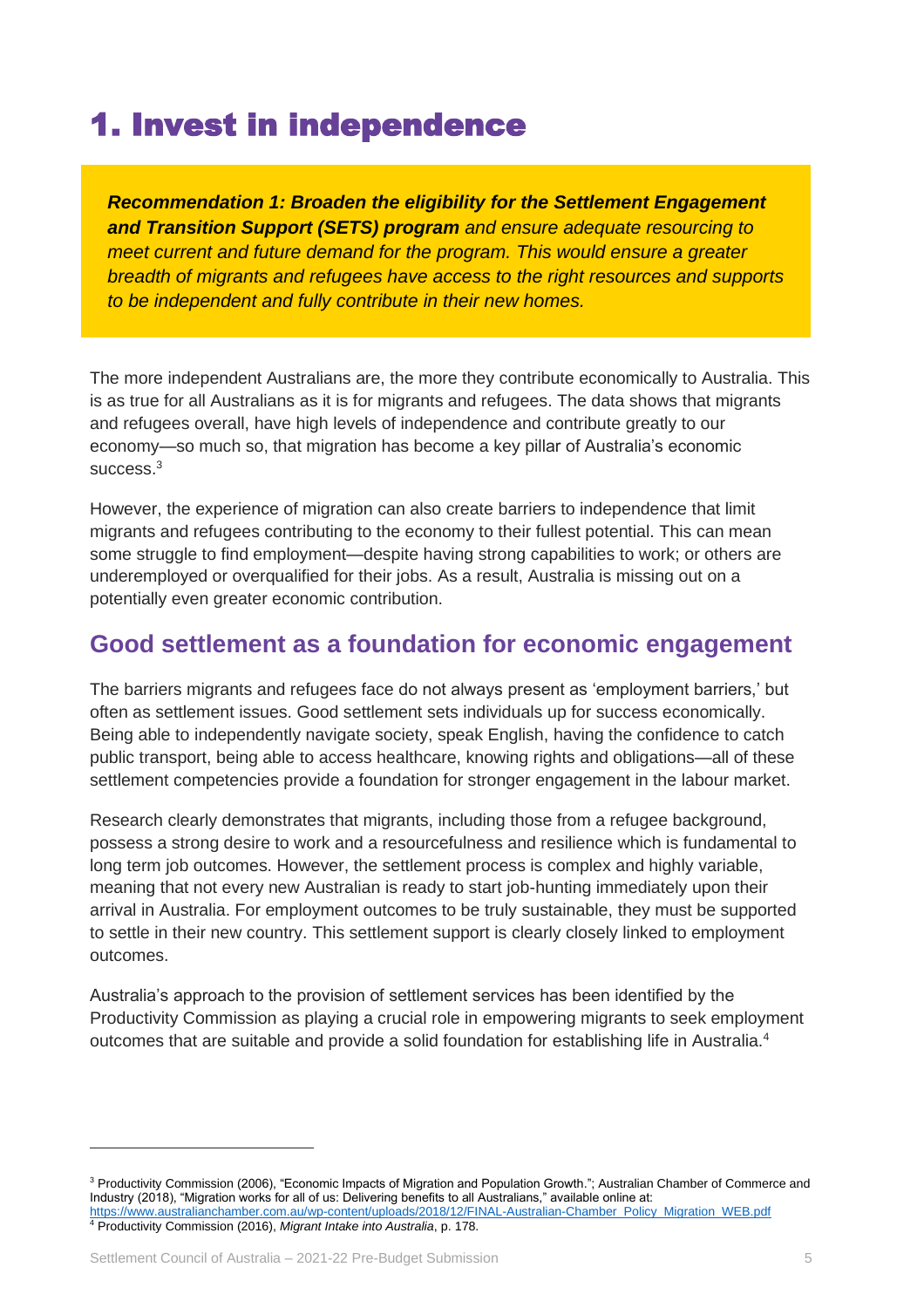In addition to providing support across the range of settlement outcomes, many settlement services have increasingly provided dedicated and targetted employment support. This is in recognition of the importance of employment to feeling 'settled.'

Throughout SCoA's network there are many examples of settlement agencies delivering employment programs that generate exceptional employment outcomes. For example, in New South Wales, the SkillME project led to 64% of program participants finding employment within six months of completing the program, and others engaging in education opportunities.<sup>5</sup> In South Australia, the Women's Employment into Action program, which has only been running since early 2019, has seen 40% of participants enter paid employment.<sup>6</sup> These are just two of many examples, and we would be happy to provide further examples of successful employment programs being delivered by settlement agencies. Further examples can also be viewed on our website. 7

Through providing broad settlement support, as well as through dedicated efforts to address employment, settlement services are an integral part of maximizing the economic contributions of migrants and refugees.

### <span id="page-5-0"></span>**Limits of existing settlement funding**

There are many migrants and refugees who would benefit from settlement support, but are unable to access it. Currently, the largest and most broadly accessed source of settlement support is the Settlement Engagement and Transition Support (SETS) program. SETS provides settlement support to a range of eligible permanent residents who have arrived in Australia in the last five years, and some temporary residents and their dependents.<sup>8</sup> Under SETS, settlement agencies provide settlement-related information, advice, advocacy, and assistance.

Access to SETS is however limited by visa type and the length of time since arrival in Australia. On a daily basis, individuals seek support from services, only to find they are ineligible, slowing down their journey towards independence. While the instances of this are innumerable and too vast to reflect in this submission, two case-studies are included below to illustrate the limitations of SETS.

#### **Case study: Aseel**

Aseel arrives in Australia with his family. He feels a lot of pressure to get into work, so his primary focus is on finding a job. Even though Aseel was a teacher, he quickly took a job as a labourer, which he found through a friend. He works 10-12 hour days, and hasn't had the time to learn about Australia deeply, learn English, or make new friends. During COVID-19, Aseel lost his job. He doesn't know what income support he might be eligible for, what services could help him find a job, and has never applied for a job in Australia. He approaches the settlement service he was first referred to when he arrived in Australia, to help point him in the right direction. However, they tell him he is no longer eligible for SETS because he has been in Australia for more than five years.

<sup>5</sup> Lou Bacchiella, April Pan, and Devaki Monani (2018), "SkillME Evaluation," p. 11.

<sup>6</sup> Romy Wasserman and Chris Leishman (2020), "An evaluation of the Australian Migrant Resource Centre Women's Employment into Action program," p. 21.

<sup>&</sup>lt;sup>7</sup> For best-practice case studies on employment, visit: [http://scoa.org.au/category/settlement-best-practice/best-practice-case](http://scoa.org.au/category/settlement-best-practice/best-practice-case-studies-innovation-centre/)[studies-innovation-centre/](http://scoa.org.au/category/settlement-best-practice/best-practice-case-studies-innovation-centre/)

<sup>&</sup>lt;sup>8</sup> For more information on SETS – Client Services eligibility, visit[: https://immi.homeaffairs.gov.au/settling-in-australia/sets](https://immi.homeaffairs.gov.au/settling-in-australia/sets-program/sets-client-services)[program/sets-client-services](https://immi.homeaffairs.gov.au/settling-in-australia/sets-program/sets-client-services)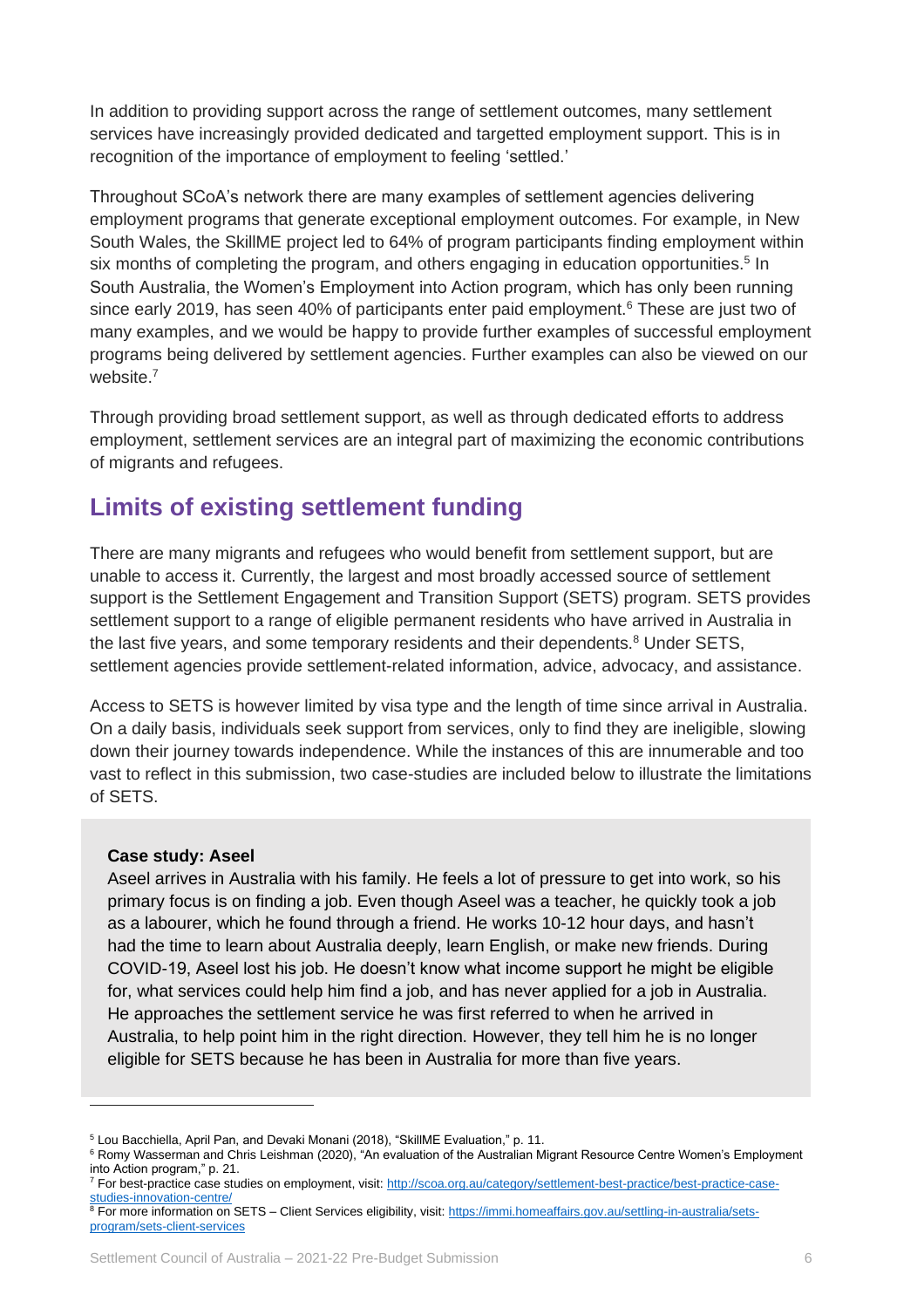#### **Case study: Deki**

Deki arrived in Australia with her husband and two children under five. She was pregnant and about to give birth to her third child. Her husband worked full time, and she took on the primary responsibilities of caring for the children. This meant it was difficult to take advantage of all the information and support available to help her learn about life in Australia and settle. When her youngest child started school, she had more time to think about her future, her career, and building her social network. However, she found herself needing to navigate this mostly on her own because it had been more than five years since she arrived. She is now working in business administration in a workplace she really enjoys, and volunteering at the local soup kitchen with some new friends. However it took a long time to work out her pathway, and she pursued some unhelpful strategies to start with. She wishes someone had pointed her in the right direction sooner so that it didn't take her so long to get to where she eventually wanted to be.

Due to COVID-19, many migrants and refugees found themselves "set backwards" in their settlement journey due to losing employment. However, many of them were no longer eligible for settlement support due to being in Australia for longer than 5 years.

While unemployment has had a broad effect on the whole population, data suggests migrants and refugees may take longer to 'bounce back' without additional support. Data analysed by SCoA shows that a third of non-skilled visa holders were still employed in their first Australian job prior to the pandemic and the most common method of finding employment was through family and friends.<sup>9</sup> This indicates that many have limited experience in the job application process, and that labour mobility is low for this group. Moreover, analysis conducted by SCoA shows that during the Global Financial Crisis there was an extended period of stagnating participation among migrants and refugees compared to the broader population.<sup>10</sup> This lends itself to a risk of long-term economic scarring for migrants and refugees.

The impact on migrants and refugees is further exacerbated by other economic vulnerabilities. In particular, many have fewer financial resources to protect against economic shocks. Prior to the pandemic, 30 percent of non-skilled visa holders were earning under \$600 per week and this increases to 40 per cent for those with young families, compared to 19 per cent and 27 per cent for Australian born respectively. The benchmark of \$600 is used because it is the bracket where earnings are below minimum wage based upon a full working week. The lower incomes of some migrants and refugees renders them more vulnerable to other social and settlement issues, and means they are more likely to benefit from the support of a settlement service.

In ensuring Australia recovers from the economic recession brought about by COVID-19, it is critical that migrants and refugees are provided with the right supports to bounce back, and reengage in employment and in society. This will necessitate not only direct employment support, but also broder settlement support. Settlement barriers often become employment barriers, and increased independence will by extension position migrants and refugees better to engage in the economy.

<sup>9</sup> Australian Bureau of Statistics, *Characteristics of recent migrants* (2019).

<sup>10</sup> Australian Bureau of Statistics, Labour Force Survey, detailed, September 2020.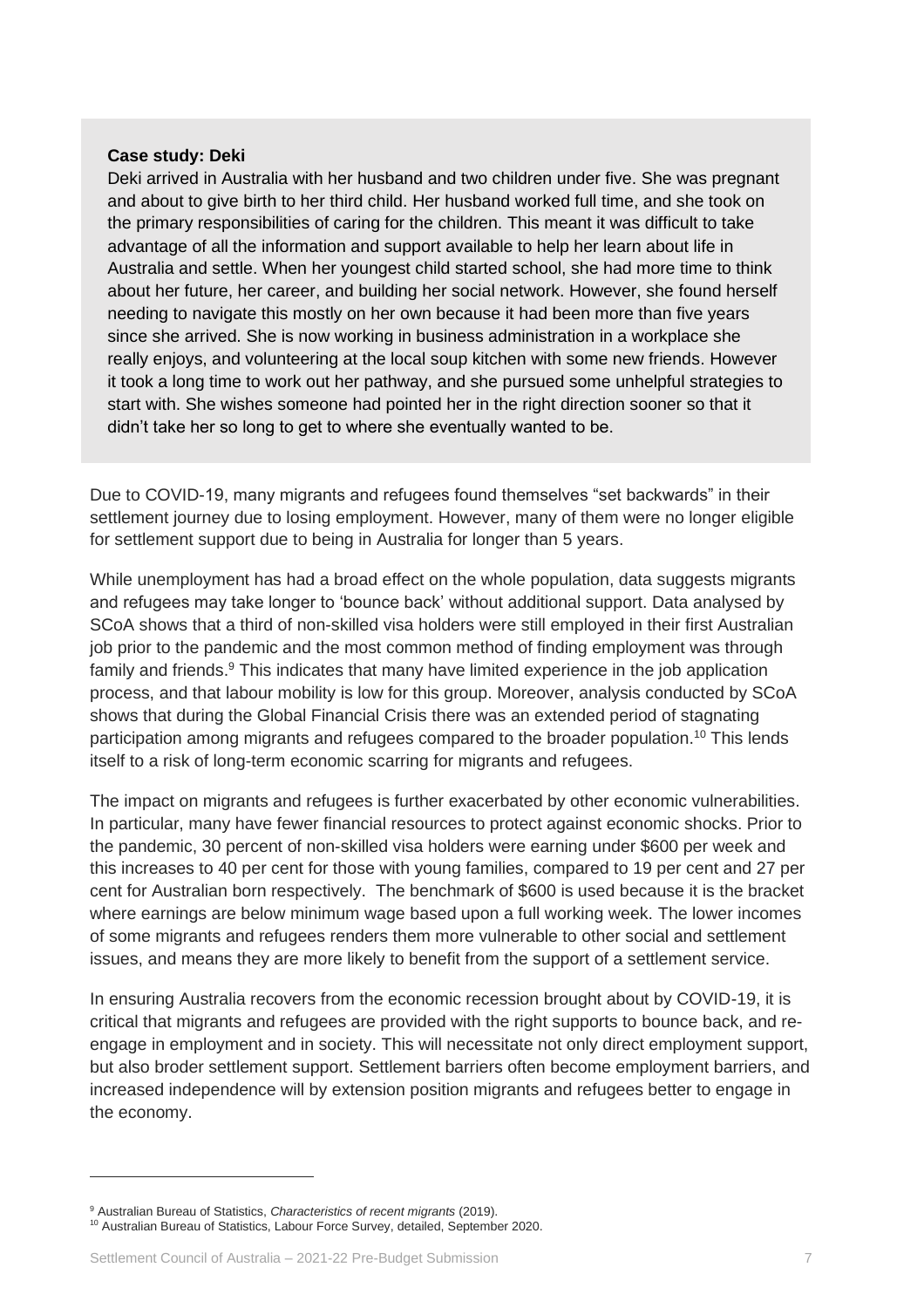### <span id="page-7-0"></span>**Expansion of SETS**

SCoA advocates strongly for increased funding for SETS-client services and a review of the eligibility criteria to ensure the program can meet the settlement needs of a larger proportion of the migrant and refugee population.

Recently, the Federal Government acknowledged the five-year time limit on the Adult Migrant English Program (AMEP) needed to be expanded, and made welcome reforms to extend eligibility to the program.

We strongly advocate for a similar revision of the eligibility criteria of the Settlement Engagement and Transition Support (SETS) program. While English language learning is crucial for independence, it must be completemented by other settlement support. English language competency improves the ability to understand societal norms and practices, and the capability to identify and participate in social and economic opportunities.

However, settlement support also plays an important role. Settlement support can increase confidence navigating society, provide critical information about rights and obligations, encourage enrolment in the AMEP, create opportunities for individuals to practice their English and build new social networks, and provide critical support in times of crisis to minimise the impact of a crisis on an individual's settlement journey. Settlement services should be more broadly authorised to use their capabilities to build independence among migrants and refugees.

In order to do this, funding for SETS must be increased. Demand for settlement services has been higher than ever due to COVID-19. The risks of burnout and the struggles to keep up with the high level of demand have been conveyed consistently by our members over the course of 2020. At the same time, resourcing for the sector has gone down, particularly due to the lack of funding made available through the Humanitarian Settlement Program, which has flow on effects for overall organisational viability and efficiency.

A survey of settlement services conducted by SCoA showed that over 130 full-time equivalent (FTE) staff were lost in 2020 in the 73 organisations who participated in the survey. The same survey showed that organisations projected a loss of over 150 FTE employees in 2021 due to the loss of the Social and Community Sector (SACS) Supplementation Funding. This represents a total of 280 FTE at a time when an economic crisis has created unprecedented demand for settlement support.

This demand represents an opportunity to work with a larger number of migrants and refugees to increase their independence and contribution to the Australian economy, and we strongly recommend the government support the sector to seize this opportunity.

SCoA would welcome the opportunity to work closely with the Department of Home Affairs to discuss the funding required, based on data provided to the department on the number of noneligible people seeking SETS services, the current costs of the program, and extent of the expansion of the eligibility criteria.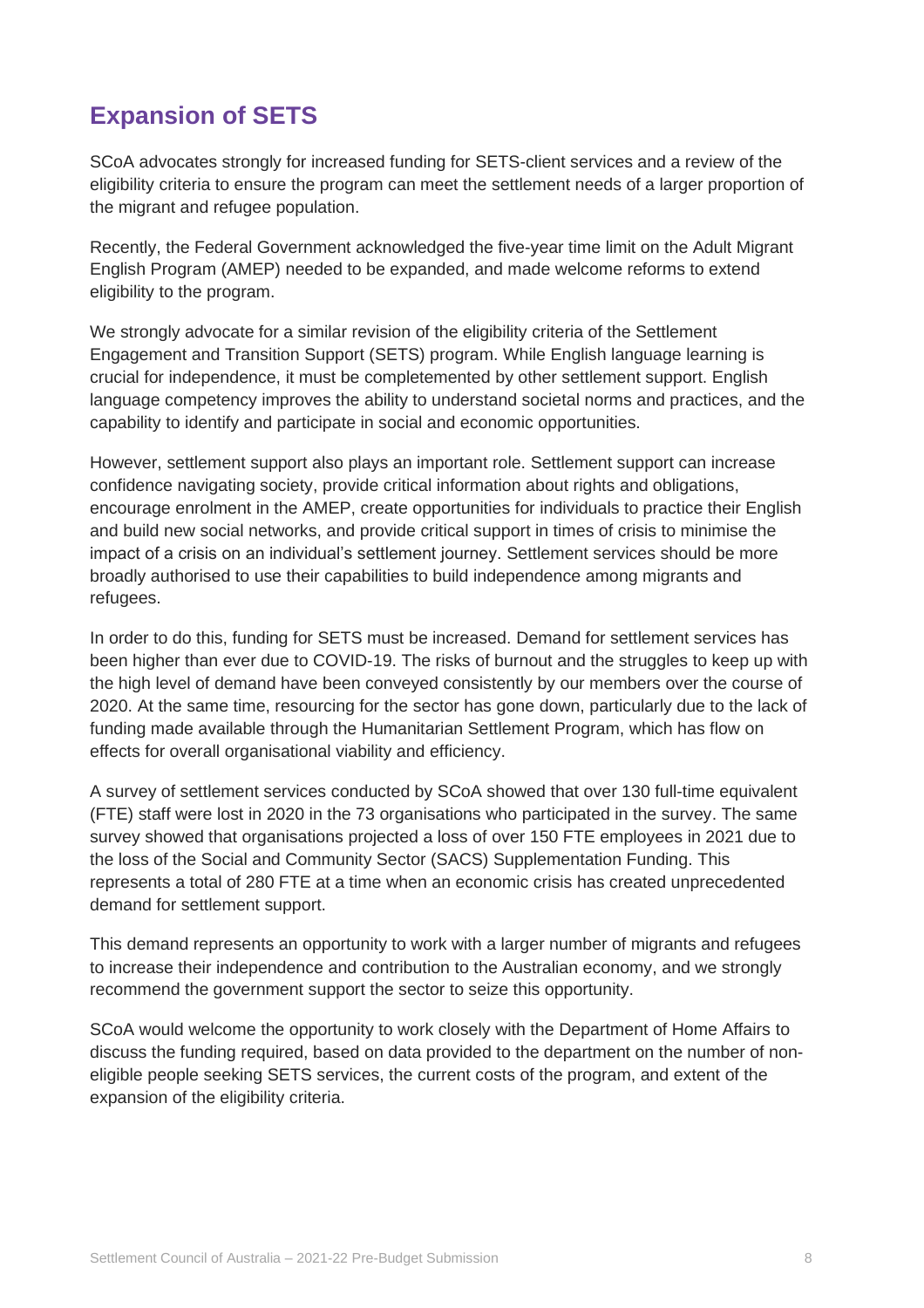## <span id="page-8-0"></span>2. Invest in small business

*Recommendation 2: Provide capital, mentoring and other support to for migrants and refugees eager to start small businesses. Australia has only scratched the surface of migrant and refugee entreprenership to date. There is immense appetite among migrants and refugees to start new businesses, despite COVID-19. However, greater access to capital and other support is needed to assist more migrants and refugees to make their business ideas a reality.*

Even during this period of economic crisis, there are many migrants and refugees in Australia wanting to start their own businesses. Evidence shows that migrants have substantially higher rates of business ownership.<sup>11</sup> Migrants from a refugee background in particular display greater entrepreneurial qualities compared with other migrant groups, with a higher than average proportion engaging in small and medium business enterprises.<sup>12</sup> However, many migrants and refugees who would like to start new businesses are prevented from doing so by a lack of capital, and a lack of supports.

In consultations across Australia conducted throughout 2020, many settlement providers gave examples of clients or groups of clients that were interested in starting a small business or social enterprise, however were eager to get some support to do so. An example is extracted below. Most commonly, the support needed was low-interest or no-interest seed funding, as well as support to understand how to run and manage a small business in Australia.

#### **Case study: Catering businesses**

In late 2020, SCoA was separately approached by two community groups seeking support to establish catering businesses serving traditional foods from their respective cultural backgrounds. One was for the purpose of engaging newly arrived Afghan women in employment, and the other one was for the purposes of engaging young South Sudanese people in employment. Both required support to access low-interest or nointerest capital, as well as culturally appropriate and targetted guidance on how to establish and run small business.

Importantly, those in migrant and refugee communities who start businesses often do so out of necessity, and are often unemployed prior to starting their businesses. Business therefore becomes a key avenue for addressing umeployment or underemployment in migrant and refugee communities. The below extract from a participant in a study on refugees establishing their own businesses highlights this:

*'For me, I'm so happy to work in factory, but it's my own business so it's good for me. Ten years ago heaps of jobs in factory but these days lots of people unemployed. There is no choice. We can't stay on Centrelink… I was not happy to be on Centrelink* 

<sup>11</sup> Chen, L.; Sinnewe, E.; and Kortt, M. (2018). *Evidence of Migrant Business Ownership and Entrepreneurship*

*in Regions*. Canberra: Regional Australia Institute, p. 5.

<sup>&</sup>lt;sup>12</sup> Graeme Hugo (2011), A Significant Contribution: The Economic, Social and Civic Contributions of First and Second Generation Humanitarian Entrants, Summary of Findings, p. 38.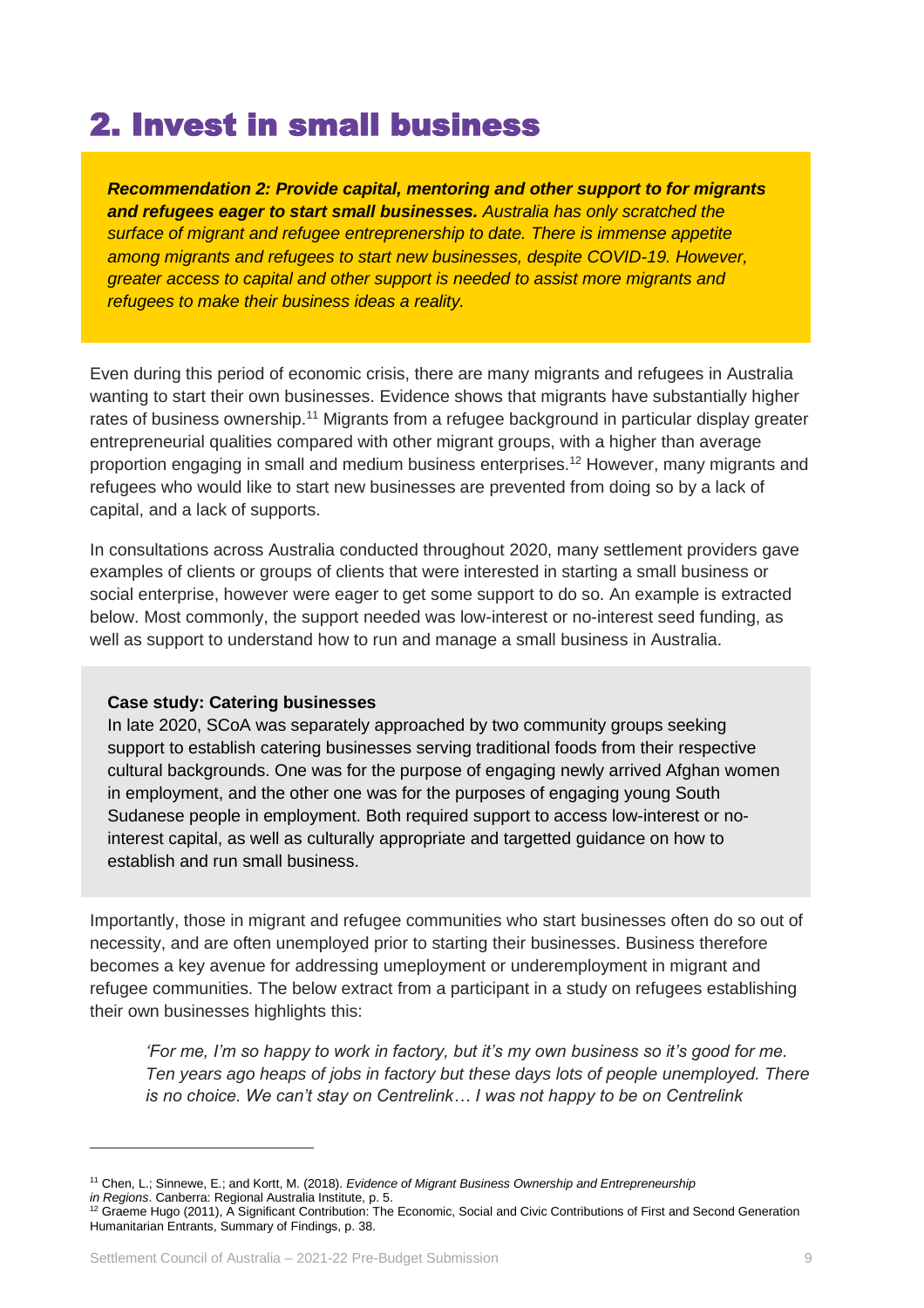*payments. It's good but it's not enough. They send me many place for appointment. Ten years' experience in factory. I applied everywhere but couldn't get a job.'<sup>13</sup>*

Not only does investing in migrant and refugee run small businesses address unemployment for the individual starting the business, it also creates additional jobs. These jobs are often more accessible to other migrants and refugees than other employment opportunities, as many migrant and refugee business owners are passionate about supporting others who have experienced similar employment challenges.

Unfortunately, many who have the skills, determination and capability to establish small business are prevented from doing so. A recent report by the Centre for Policy Development showed that Australia is still only scratching the surface of what migrant and refugee entrepreneurs have to offer.<sup>14</sup> That report also showed that "creating an additional 1,000 refugee-run businesses a year could deliver an annual economic and fiscal boost of \$98 million – and \$1 billion a year after ten years."<sup>15</sup>

A key barrier for all start-ups is finding capital or finance. For many migrants this is a great barrier. This is especially so for refugees who tend to arrive in Australia without any capital or assets. For those using small business as a pathway out of unemployment – their time in Australia has presented little opportunity to save. When they are employed, their incomes tend to be lower, as discussed in the previous section. It therefore becomes near impossible to approach a bank for a business loan.<sup>16</sup> A second key barrier is a lack of familiarity with and understanding of local rules, regulations, norms and business practices.<sup>17</sup>

These barriers could be addressed by providing grants that include both an ability to loan lowinterest or no-interest seed funding to migrants and refugees to start small businesses, as well as mentoring and other support start and manage a new business. When the loan is recouped, the same funds can then be re-used to establish a new business.

There have been several successful examples of programs that have built business capabilities among migrants and refugees. For example, the Multicultural Enterprise Development Project (MED), run by Metropolitan Migrant Resource Centre (MMRC) and partnering organisations, delivers a culturally competent version of the New Enterprise Incentive Scheme (NEIS).

The NEIS is a national program that fosters self-employment business ventures for individuals through accredited small business training, mentoring and support. The programs inaccessibility to migrant and refugee communities has been well documented.<sup>18</sup> This targeted version of the NEIS has provided effective, tailored support to participants to establish their own businesses. Some of the successful businesses now operating with the assistance of the program include:

- The 'Great Bailey Production Company' film enterprise;
- a health food company that uses only Southern African ingredients and recipes;
- a niche motorcycle performance parts importing company;

<sup>13</sup> Jock Collins, Katherine Watson, and Branka Krivokapic-Skoko(2017), *From Boats to Business: The Remarkable Journey of Hazara Refugee Entrepreneurs in Adelaide,* p. 6.

<sup>&</sup>lt;sup>14</sup> Philippe Legrain and Andrew Burridge (2019), *Seven Steps to SUCCESS: Enabling reugee entrepreneurs to flourish, p. 7*  $15$  Ibid.

<sup>16</sup> Jock Collins, Katherine Watson, and Branka Krivokapic-Skoko(2017), *From Boats to Business: The Remarkable Journey of Hazara Refugee Entrepreneurs in Adelaide,* p. 9. <sup>17</sup> Ibid., p. 35.

<sup>18</sup> Peter Shergold, Kerrin Benson and Margaret Piper (2019), *Investing in Refugees, Investing in Australia: the findings of a Review into Integration*, p. 44.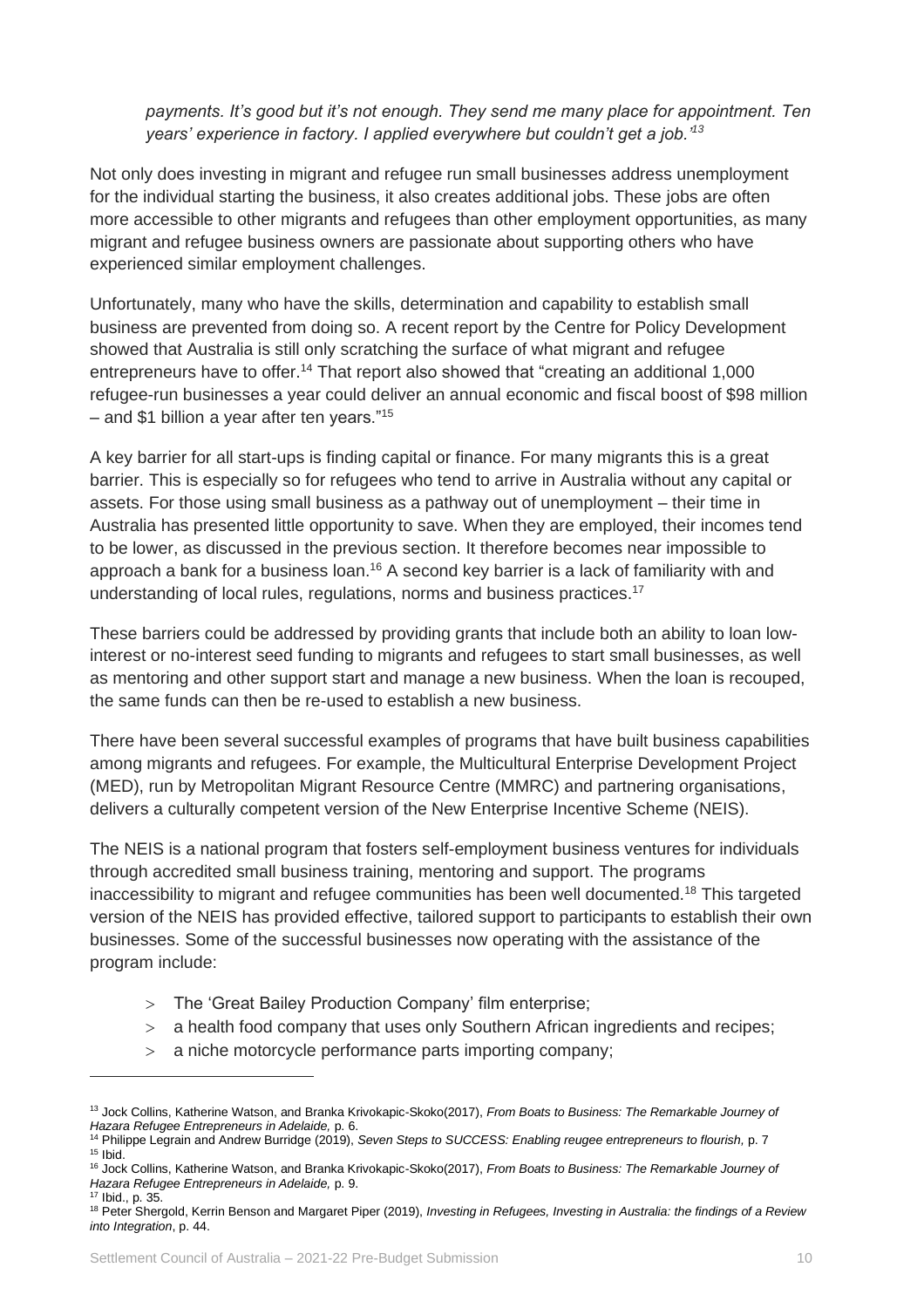- a babysitting and childcare company that hires 'nannas' from diverse backgrounds who are 55 years of age and older;
- an IT literacy training company for Arabic speaking clients; and
- a Chinese language and cultural studies program which is open to people from Australian and Chinese backgrounds.

Small business has been said to "the backbone of the Australian Economy."<sup>19</sup> This backbone has significant potential to be strengthened over the coming period by reducing the barriers that prevent willing and able migrant and refugee entrepreneurs from starting new small businesses.

 $19$  Deloitte (2020), "COVID-19: Small Business Roadmap for Recovery and Beyond," p. 3.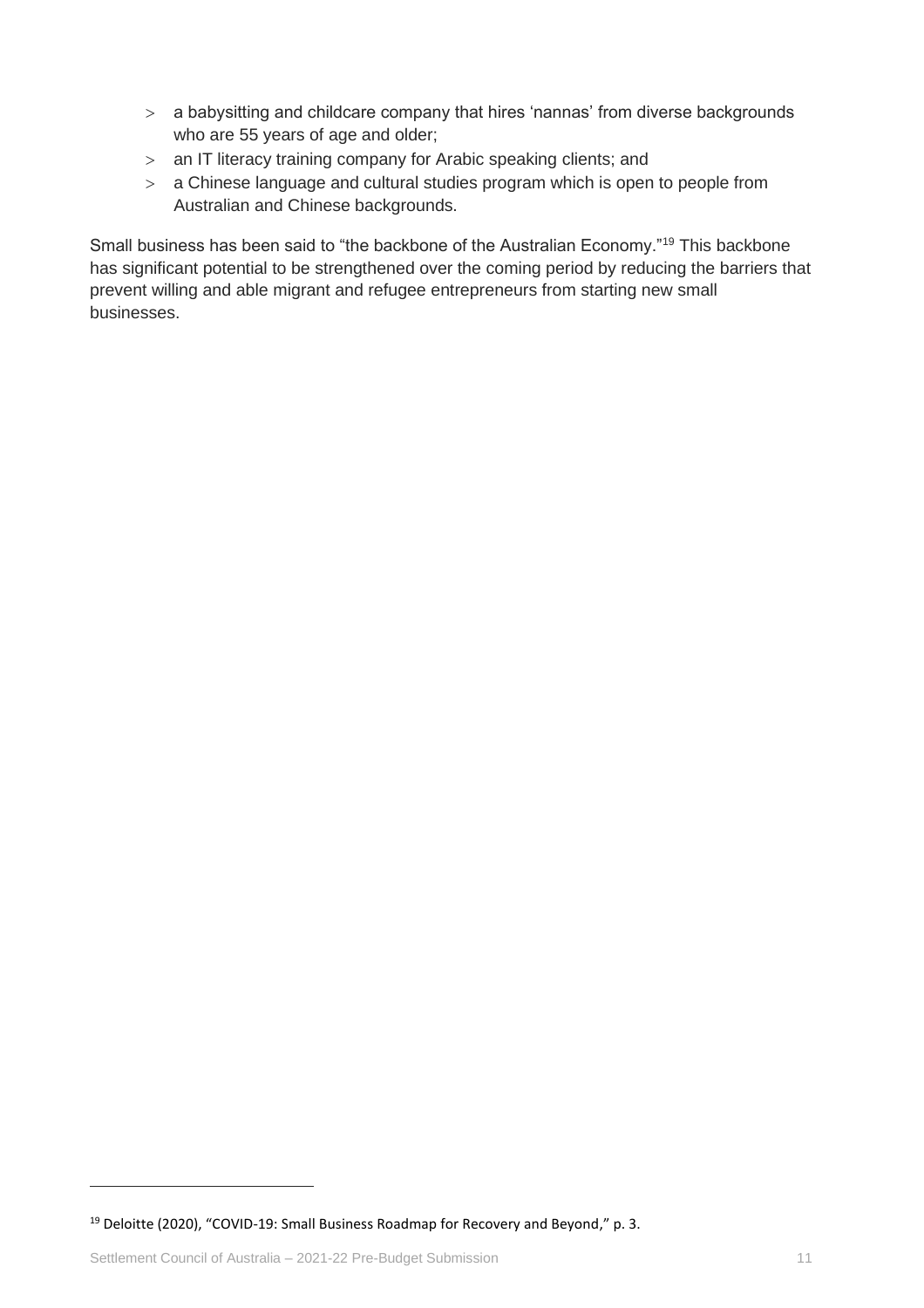## <span id="page-11-0"></span>3. Invest in digital inclusion

*Recommendation 3: Implement policies and programs that improve digital inclusion for newly arrived migrants and refugees, as outlined in the report, Supporting the digital inclusion of new migrants and refugees. Research has shown that there is a disparity in digital access for newly arrived migrants, and particularly humanitarian entrants. <sup>1</sup> Equipping them with digital skills and access to digital technologies will ensure they are able to gain employment or start businesses sooner, accelerating their economic contributions.*

As our society becomes increasingly connected, digital inclusion is more important than ever. Digital inclusion includes being able to access digital technology (considering access to a device, reliable internet connectivity as well as affordability) and also having the confidence, understanding and digital literacy skills to be able to navigate this technology.<sup>20</sup>

The benefits of digital inclusion are diverse and wide-reaching across all aspects of society. They include increased workforce participation—by 2023, 90% of the workforce will need digital skills;<sup>21</sup> improved ability to partake in further education opportunities; and reduced social isolation.

However, many newly arrived migrants and refugees face substantial barriers to digital inclusion, and evidence points to a 'digital divide' between newly arrived communities and the rest of Australia when it comes to digital inclusion.<sup>22</sup> This divide arises from inequalities in both access to and use of digital technology, as well as affordability. For example, many clients of services in our network cannot afford to purchase a device. Where a device is purchased, several members of the family often have to share a signle device for their work and education. This is reflected in the 2020 Digital Inclusion Index which states that recently-arrived CALD migrants' digital inclusion fare less well than the broader CALD migrant community.<sup>23</sup> Further, some migrants and refugees require assistance to learn digital skills, and there are few opportunities and resources available to do this in-language and in culturally appropriate ways.

The digital divide, while relatively well understood, has been accentuated and highlighted throughout the COVID-19 pandemic. COVID-19 saw a large, sudden shift to digital-only services, information, and activities. This sudden shift to online engagement highlighted the lack of digital inclusion in some migrant and refugee communities.

A lack digital inclusion has significant impacts on newly arrived migrants and refugees' ability to settle fully into their new home. The impacts of digital exclusion on settlement are wide ranging and include disruptions to education, limited ability to engage in employment, and social isolation.

<sup>&</sup>lt;sup>20</sup> Australian Digital Inclusion Index (2020), 'About Digital Inclusion in Australia,' available online at: [https://digitalinclusionindex.org.au/about/about-digital-inclusion/.](https://digitalinclusionindex.org.au/about/about-digital-inclusion/)

 $^{21}$  Australian Government Department of Industry, Science and Technology (2018), 'Australia's Tech Future: Delivering a Strong, Safe and Inclusive Digital Economy.'

<sup>22</sup> Alam, K and Imran, S (2015) 'The digital divide and social inclusion among refugee migrants: a case in regional Australia,' *Information Technology and People*, vol. 28, no. 2, pp. 344-365.

<sup>&</sup>lt;sup>23</sup> Australian Digital Inclusion Index (2020), 'Measuring Australia's Digital Divide: Australian Digital Inclusion Index Report,' p. 20.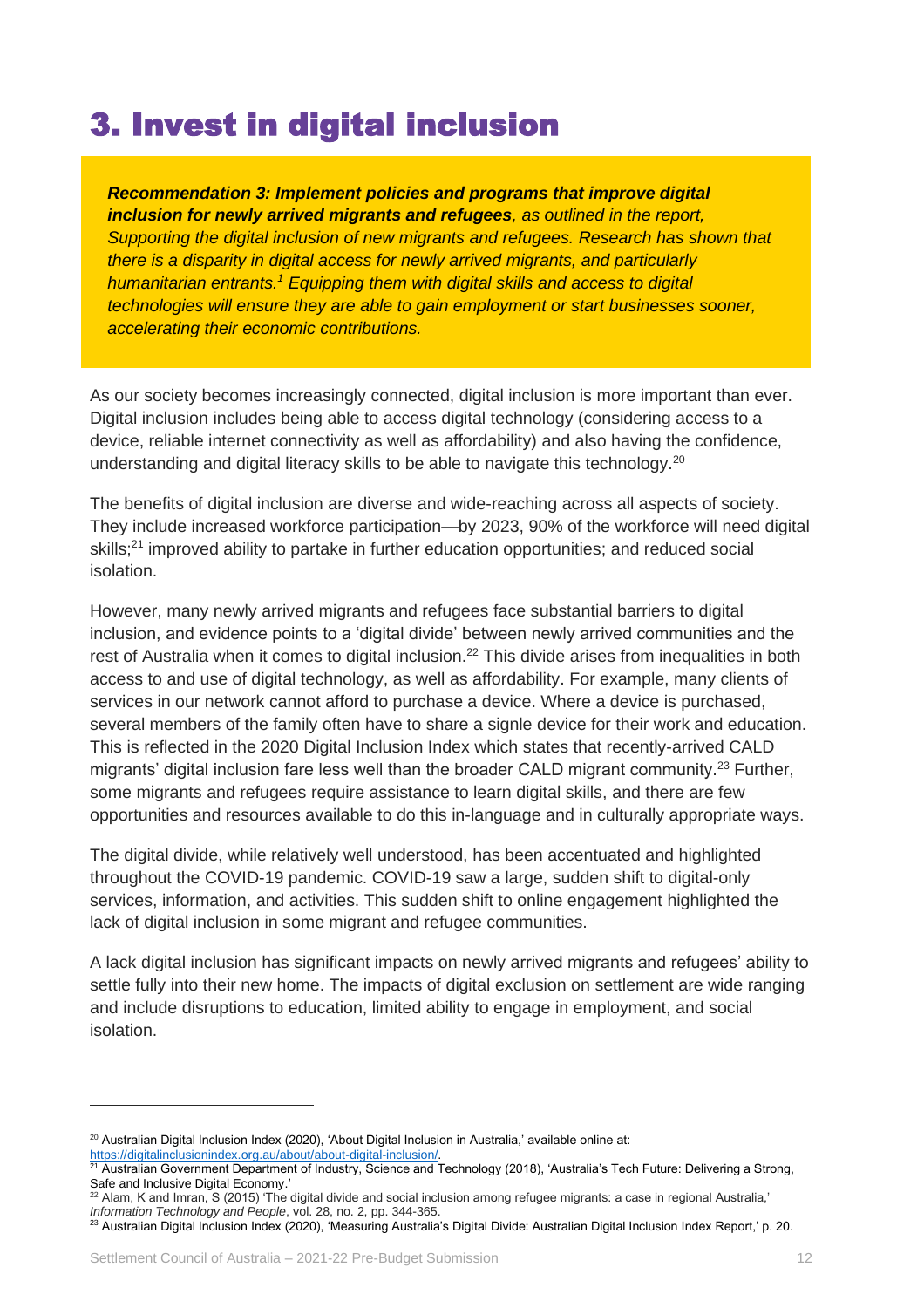Conversely, when migrants and refugees are digitally included, they are more likely to find employment, start small businesses, pursue further education opportunities, and make and maintain social networks.

In a recent report published together with *The Good Things Foundation,* SCoA puts forward 6 recommendations for addressing the digital divide.<sup>24</sup> The recommendations address access to devices, how to improve digital skills, and improving the infrastructure to support the use of digital technologies. The recommendations are:

- **1. Provide digital devices to Adult Migrant English Program (AMEP) students**  Devices should be provided to AMEP students to support their learning. This would promote digital inclusion and also incentivise uptake of the AMEP.
- **2. Include appropriate digital technology in the Basic Household Goods Package** The Basic Household Goods Package, provided as part of the Humanitarian Settlement Program, should be expanded to include digital technologies – such as laptops and a phone for more than one family member, with an appropriate data allowance for a period of time. This is essential for promoting independence and good settlement outcomes.
- **3. Improve ICT infrastructure in regional areas**

ICT infrastructure, data and connectivity issues in regional areas must be addressed to support digital inclusion. This is particularly important in the context of a desire to increase regional migration.

**4. Embed in-language digital mentoring in settlement services**

Embed culturally appropriate digital mentoring support within settlement services, expanding on the success of the [Be Connected Program,](https://beconnected.esafety.gov.au/) as well as the successes of settlement services delivering digital training initiatives.

**5. Translate Good Things Foundation Resources**

Good Things Foundation hosts a number of web-based resources that support learners and digital mentors with their digital skills training. These resources could be translated in a number of different languages, making digital learning more accessible to those with low English language proficiency.

**6. Provide multiple opportunities for people to learn in different ways** Providing multiple ways for people to learn, whether embedded in an AMEP class, as part of a social activity, through one-on-one support with a digital

The full report can be accessed at this [link.](http://scoa.org.au/uncategorized/supporting-digital-inclusion-new-migrants-refugees/) Implementation of the recommendations of this report will support greater economic participation by migrants and refugees.

<sup>24</sup> Settlement Council of Australia and The Good Things Foundation (2021), *Supporting the digital inclusion of new migrants and refugees,* available online at: <http://scoa.org.au/uncategorized/supporting-digital-inclusion-new-migrants-refugees/>